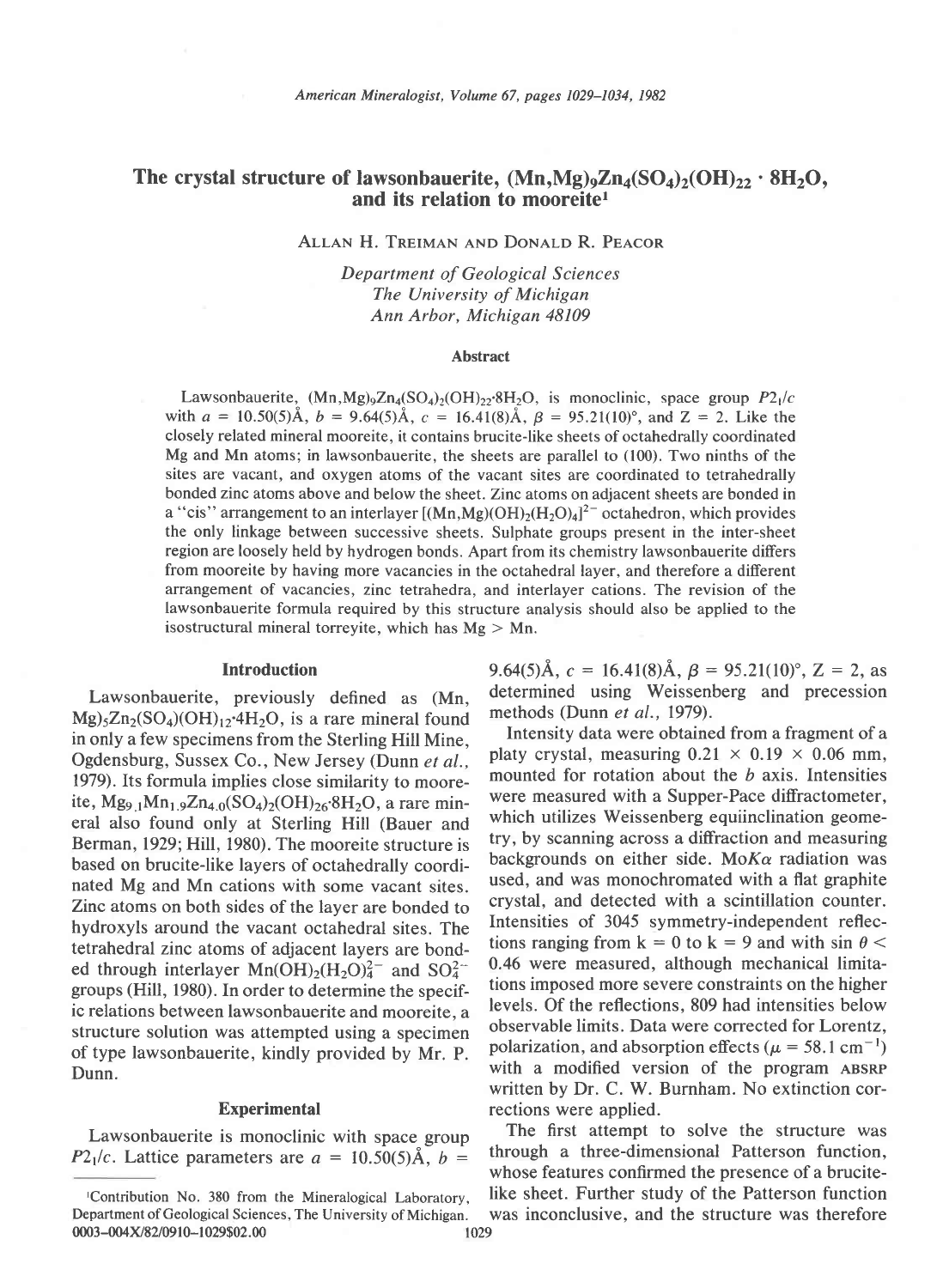solved by direct methods using the computer program MULTaN (Main et al., 1971). Two possible solutions were generated, one of which was clearly compatible with the presence of a brucite-like sheet having octahedral vacancies. With this solution, and reasonable crystal-chemical constraints, all atoms except those in the sulfate group were immediately located. At this point in the solution, it became apparent that the published chemical formula for lawsonbauerite was in error, and that the unit cell contains l8 (Mn,Mg) cations rather than 20 as previously reported (Dunn et al., 1979). Refinement proceeded normally using the computer program RFINE2 (Finger and Prince, 1975) with neutral atom scattering factors of Doyle and Turner (1968) and the weighting scheme of Cruickshank (1965, p. 114). Atoms of the sulfate tetrahedron were located with a difference electron density function. In the final stages of refinement, atom site occupancies for octahedral cations were refined to determine occupancy of Mn and Mg. The overall M-cation occupancy refined to 69% Mn and 31% Mg, close to the 63% Mn found by electron microprobe chemical analysis (Dunn et al., 1979). The final cycles of refinement involved determination of anisotropic temperature factors for oxygens of the sulfate group, as they were the only atoms expected to show significant anisotropy by analogy with the structure of mooreite (Hill, 1980). Hydrogen atoms were not directly located and therefore were not included in the refinement.

The final residuals were R = 11.7% ( $R_w = 20.1\%$ ) for all reflections, and R = 7.5% ( $R_w$  = 10.6%) for unrejected reflections. Rejected reflections included 809 for which F was less than the minimum observable, and 122 for which the individual R values were greater than 0.5. Of the latter reflections, all were less intense than 4 times the minimum observable limit, and 100 had intensities less than twice the minimum observable limit.

The final values of structure factors are listed in Table 1.2 Atomic coordinates, isotropic temperature factors, and Mn occupancies are listed in Table 2. Anisotropic temperature factors for 0(16)-0(19) are listed in Table 3.2 Bond distances and angles were computed using the program ORFFE (Busing et al., 1964) and selected values appear in Table 4.

Table 2. Final atom positions, isotropic temperature factors, and Mn occupancies

| Atom  | $\mathbf x$ | ÿ            | z            | $B(\stackrel{0}{A}^2)$ | $%$ Mn<br>Occupancy |
|-------|-------------|--------------|--------------|------------------------|---------------------|
| M(1)  | 0           | $\mathbf{0}$ | $\mathbf{0}$ | 1,34(5)                | 71(1)               |
| M(2)  | .1551(2)    | .3340(2)     | .9999(1)     | 1.43(4)                | 62(1)               |
| M(3)  | .0123(2)    | .1676(2)     | .1688(1)     | 1.40(4)                | 68(1)               |
| M(4)  | 0025(2)     | .4998(2)     | .1672(1)     | 1,35(4)                | 70(1)               |
| M(5)  | .5021(2)    | .4582(2)     | .3006(1)     | 1.36(4)                | 74(1)               |
| Zn(1) | .1828(2)    | .3355(1)     | .3466(1)     | 1.39(3)                |                     |
| 2n(2) | .8372(1)    | .3329(1)     | .3237(1)     | 1.46(3)                |                     |
| O(1)  | .1060(8)    | .1602(9)     | .0611(5)     | 1.88(12)               |                     |
| O(2)  | .1029(8)    | .5077(9)     | .0613(5)     | 2.11(14)               |                     |
| O(3)  | .1182(7)    | .0037(9)     | .2303(5)     | 1.71(12)               |                     |
| O(4)  | .1270(8)    | .3351(9)     | .2290(5)     | 1.90(13)               |                     |
| O(5)  | .1164(7)    | .5067(9)     | .3951(5)     | 1,79(13)               |                     |
| O(6)  | .1290(7)    | .1594(9)     | .3965(5)     | 1.51(12)               |                     |
| O(7)  | .9136(7)    | .3314(8)     | .1080(5)     | 1,60(12)               |                     |
| O(8)  | .8964(8)    | .1646(9)     | .2690(5)     | 1.86(13)               |                     |
| O(9)  | .8943(7)    | .3321(8)     | .4404(5)     | 1.68(12)               |                     |
| O(10) | .3714(8)    | .3269(9)     | .3536(5)     | 1.90(13)               |                     |
| O(11) | .6481(7)    | .3083(9)     | .3070(5)     | 1.63(12)               |                     |
| O(12) | .3895(8)    | .3966(10)    | .1733(5)     | 2.54(15)               |                     |
| O(13) | .6250(8)    | .1284(11)    | .1939(6)     | 2.83(16)               |                     |
| O(14) | .3950(8)    | .0419(10)    | .0825(5)     | 2.46(15)               |                     |
| 0(15) | .3850(8)    | .0723(9)     | , 2870(5)    | 2.16(14)               |                     |
| S     | .5973(2)    | .3148(3)     | .0138(2)     | 1.58(5)                |                     |
| O(16) | .6250(8)    | .1260(10)    | .4350(5)     | 2.41(15)               |                     |
| O(17) | .6656(8)    | .1804(9)     | .0240(5)     | 2.15(14)               |                     |
| O(18) | .6453(8)    | .4074(10)    | .0183(6)     | 2.62(15)               |                     |
| O(19) | .4586(8)    | .2888(10)    | .0164(5)     | 2.24(14)               |                     |

Because hydrogen atoms could not be located on difference electron density or electron density functions, their locations were inferred from crystal chemical constraints. The oxygen atoms associated with the brucite-like layer and the zinc tetrahedra, O(l)-O(11), are deduced to be hydroxyls from consideration of local charge balance as shown in Table 5 based on the method of Donnay and Allmann (1970), and analogy with the structures of brucite and mooreite (Hill, 1980). The oxygen atoms coordinated to the sulfur, 0(16)-0(19), are assumed to form a  $SO<sub>4</sub>$  group, and thus have no associated hydrogen atoms. The remaining four oxygens, O(12)-O(15), are loosely coordinated around the interlayer M(5) cation, and are inferred to be  $H<sub>2</sub>O$  molecules from their weak bonds, charge balance considerations, and from analogy with mooreite wherein the proton positions were determined directly, and refined (Hill, 1980). The system of hydrogen bonding is discussed below.

#### Description of structure

# Octahedral layer

The basic structural units of lawsonbauerite are brucite-like sheets of Mn and Mg cations in octahedral coordination with hydroxyl ions. Two out of nine possible octahedral sites are vacant, in the pattern shown in Figure l, resulting in bands of brucite-like structure oriented parallel to [010] and

<sup>2</sup>To receive a copy of Table I and Table 3, order document AM-82-209 from the Business Office, Mineralogical Society of America, 2000 Florida Ave. NW, Washington, D.C. 20009. Please remit \$1.00 in advance for microfiche.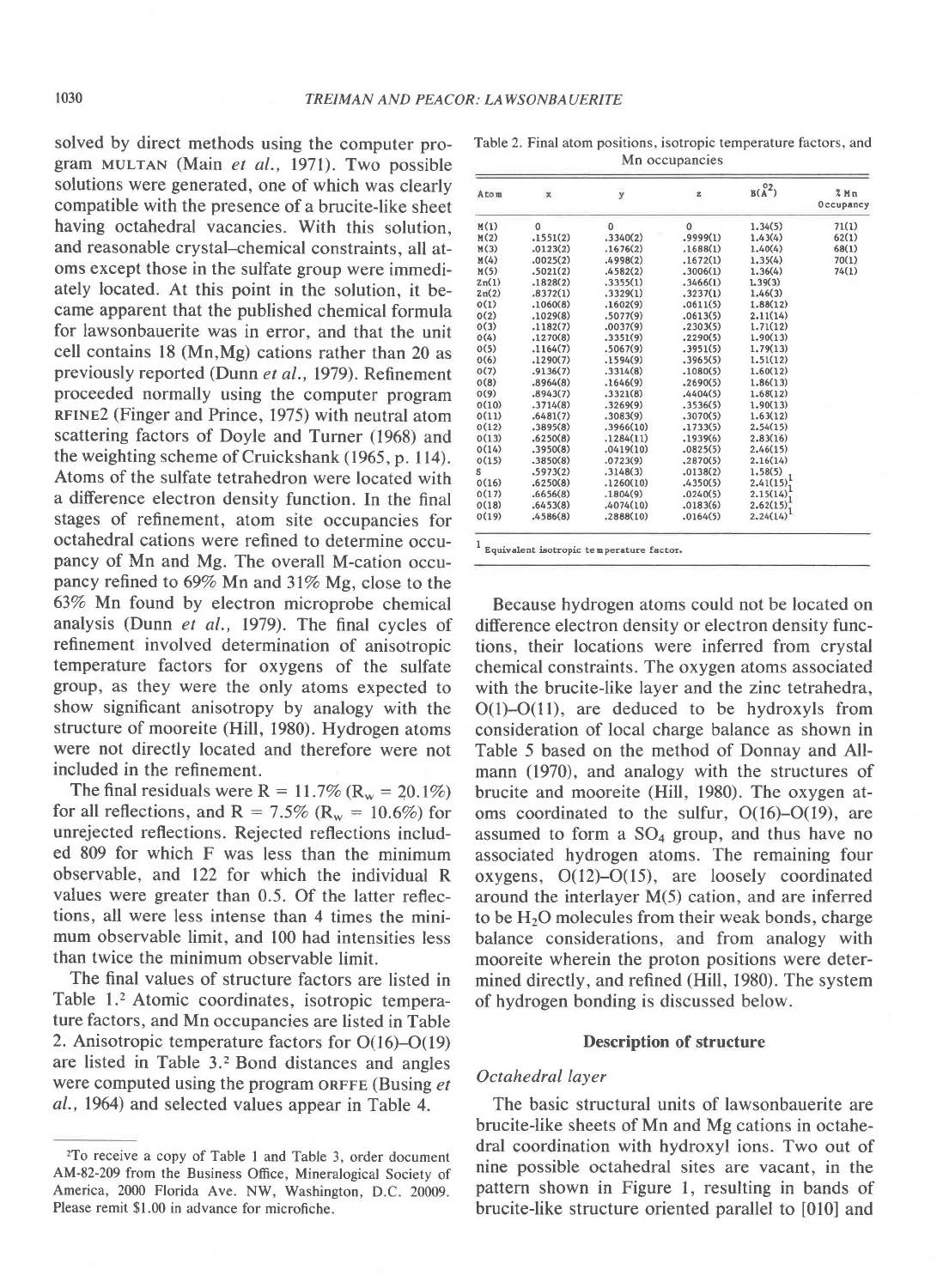|  |  | Table 4. Selected interatomic distances and angles |  |  |  |  |
|--|--|----------------------------------------------------|--|--|--|--|
|--|--|----------------------------------------------------|--|--|--|--|

| $M(1) - O(1)x2$ 2.106(8)<br>average=2.155             | M(1) Octahedron<br>0(9)x2 2.149(8)<br>0(5)x2 2.209(8)                                     |                                                 |                                      | $\overline{0(1)}$ - 0(9)x2 2.853(12)<br>$0(9)x2 \t3.157(11)$<br>$0(5)x2$ 3.182(11)<br>$0(9) - 0(5) \times 2$ 2.916(11)<br>0(9) - 0(5) x2 3.134(11)<br>$0(5)x2 \t3.029(11)$ | 84.2(3)<br>95.8(3)<br>85.0(3)<br>$95.0(3)$<br>91.9(3)<br>88.1(3)          | M(5) Octahedron<br>$M(5) - O(11) 2.104(8)$<br>$0(10)$ 2.116(8)<br>$0(13)$ 2.123(10)<br>$0(15)$ 2.240(8)<br>0(14) 2.271(9)<br>$0(12)$ 2.389(9)<br>average=2.215                                             | $0(11) - 0(10) 3.087(11)$<br>$0(10) - 0(12)$ 3.451(12)<br>0(10) - 0(13) 3.006(13)<br>0(14)<br>$0(13) - 0(15)$ | $0(15)$ 2.978(12)<br>$0(14)$ 2.953(12)<br>3.313(12)<br>3.123(13) | 94.0(3)<br>86.5(3)<br>84.8(3)<br>100.2(3)<br>90.3(4)<br>98.0(3)<br>91.4(3) |
|-------------------------------------------------------|-------------------------------------------------------------------------------------------|-------------------------------------------------|--------------------------------------|----------------------------------------------------------------------------------------------------------------------------------------------------------------------------|---------------------------------------------------------------------------|------------------------------------------------------------------------------------------------------------------------------------------------------------------------------------------------------------|---------------------------------------------------------------------------------------------------------------|------------------------------------------------------------------|----------------------------------------------------------------------------|
| $M(2) - O(2)$<br>0(1)<br>0(2)<br>0(7)<br>0(6)         | $M(2)$ Octahedron<br>2.121(9)<br>2.133(8)<br>2.160(9)<br>2.163(8)<br>2.169(8)             | $0(2) - 0(1)$<br>$0(1) - 0(7)$                  | 0(2)<br>0(7)<br>0(6)                 | $3.343(13)$ $103.6(3)$<br>2.830(17)<br>2.780(12)<br>3.189(11)<br>2.776(11)                                                                                                 | 82.8(4)<br>80.9(3)<br>96.0(3)<br>80.5(3)                                  |                                                                                                                                                                                                            | 0(12)<br>$0(15) - 0(14)$ 3.394(12)                                                                            | $0(14)$ 3.021(13)<br>3.183(14)<br>$0(12)$ 2.942(12)              | 86.8(4)<br>87.9(4)<br>97.6(3)<br>78.9(3)                                   |
| 0(9)<br>$average=2.161$                               | 2.218(8)                                                                                  | $0(2) - 0(7)$<br>$0(7) - 0(9)$<br>$0(6) - 0(9)$ | 0(6)<br>0(9)<br>0(6)<br>0(9)         | 3.248(11)<br>2.853(12)<br>3.181(11)<br>2.983(11)<br>3.121(12)<br>3.170(11)<br>3.119(11)                                                                                    | 98.0(3)<br>81.9(3)<br>94.8(3)<br>87.1(3)<br>90.9(3)<br>92.7(3)            | $2n(1)$ Tetrahedron<br>$\text{Zn}(1) - \text{O}(4)$ 1.973(8)<br>$0(10)$ 1.982(8)<br>$0(5)$ 1.986(8)<br>0(6) 1.989(8)<br>90.6(3) average=1.982                                                              | $0(4) - 0(10)$ 3.146(11)<br>0(5)<br>0(6)<br>$0(10) - 0(5)$<br>0(6)<br>$0(5) - 0(6)$                           | 3.208(11)<br>3.235(11)<br>3.319(11)<br>3.154(11)<br>3.344(12)    | 105.4(3)<br>108.2(3)<br>109.5(3)<br>113.5(3)<br>105.2(3)<br>114.5(3)       |
| $M(3) - O(7)$<br>0(1)<br>0(3)<br>0(8)<br>0(4)<br>0(5) | M(3) Octahedron<br>2.093(8)<br>2.109(8)<br>2.134(8)<br>2.142(8)<br>2.196(8)<br>2.256(8)   | $\overline{0(7)} - 0(1)$<br>$0(1) - 0(3)$       | 0(8)<br>0(4)<br>0(5)<br>0(4)         | 2,776(11)<br>3.120(11)<br>2.867(12)<br>3.140(12)<br>3.162(11)<br>3.229(11)                                                                                                 | 82.7(3)<br>94.9(3)<br>83.8(3)<br>92.4(3)<br>96.3(3)<br>97.2(3)            | $Zn(2)$ Tetrahedron<br>$\text{Zn}(2) - \text{O}(3)$<br>7.946(8)<br>1.962(8)<br>0(9)<br>$0(8)$ 1.982(8) $0(11)$ 3.202(10)<br>0(11) 2.001(8) 0(9) - 0(8) 3.253(11)<br>average=1.973 $0(8) - 0(11) 3.075(11)$ | $0(3) - 0(9)$<br>0(8)                                                                                         | 3.254(10)<br>3.266(12)<br>$0(11)$ 3.252(11)                      | 112.7(3)<br>112.5(3)<br>108.4(3)<br>111.2(3)<br>110.3(3)<br>101.1(3)       |
| average=2.155                                         |                                                                                           | $0(3) - 0(8)$<br>$0(8) - 0(4)$                  | 0(5)<br>O(4)<br>0(5)<br>0(5)         | 2.916(11)<br>2.922(12)<br>3.190(12)<br>3.076(12)<br>3.053(11)<br>3.095(11)                                                                                                 | 83.8(3)<br>86.2(3)<br>94.9(3)<br>88.9(3)<br>89.5(3)<br>89.4(3)            | S Tetrahedron<br>$\overline{0(16)}$<br>$S-$<br>1.472(9)<br>0(18)<br>1.477(9)<br>1.482(9)<br>0(17)<br>1.482(9)<br>1.487(9)<br>0(19)                                                                         | $0(16) - 0(18)$ 2.422(12)<br>$0(18) - 0(17)$ 2.396(12)                                                        | $0(17)$ 2.385(13)<br>$0(19)$ 2.444(12)<br>$0(19)$ 2.436(13)      | 110.4(6)<br>107.7(5)<br>111.4(5)<br>108.1(5)<br>110.5(5)                   |
| $M(4) - O(7)$<br>0(2)<br>0(8)<br>0(3)<br>0(4)<br>0(6) | $M(4)$ Octahedron<br>2.070(8)<br>2.123(8)<br>2.133(9)<br>2,206(8)<br>2.242(9)<br>2.262(8) | $0(7) - 0(2)$<br>$0(2) - 0(8)$                  | O(3)<br>0(4)<br>0(6)<br>O(4)<br>0(6) | 2.780(12)<br>3.181(11)<br>2.867(12)<br>3.187(11)<br>3.178(11)<br>3.215(11)<br>2.983(11)                                                                                    | 83.1(3)<br>96.1(3)<br>83.2(3)<br>94.6(3)<br>96.6(3)<br>94.8(3)<br>85.7(3) | average=1.480                                                                                                                                                                                              | $0(17) - 0(19)$ 2.411(12)                                                                                     |                                                                  | 108.6(5)                                                                   |
| average=2.173                                         |                                                                                           | $0(8) - 0(3)$<br>$0(3) - 0(4)$                  | 0(4)<br>0(6)<br>0(6)                 | 2.922(11)<br>3.180(12)<br>3.081(12)<br>3.190(11)<br>3.115(11)                                                                                                              | 84.6(3)<br>93.2(3)<br>98.0(3)<br>91.0(3)<br>88.4(3)                       |                                                                                                                                                                                                            |                                                                                                               |                                                                  |                                                                            |

separated by bands of vacant sites. The octahedral layer'is 2.244 thick away from the vacancies and 2.69A thick across the vacant site, giving the octahedral layer a periodic thickening and thinning along [001]. The M(1) and M(2) octahedra are quite regular, with M-O bond lengths ranging from 2.10 to 2.22Å, and the  $M(3)$  and  $M(4)$  octahedra are more distorted, with bond lengths ranging from 2.07 to 2.264. The longest bonds are to oxygen atoms adjacent to the vacant octahedral site.

Cations present in the octahedral layer are manganese and magnesium in a ratio of about 7:3. There is limited partitioning among the sites according to site size, or proximity to octahedral vacancies. The M(1) and M(4) sites, which are adjacent to two

vacant sites, have the greatest Mn occupancies, approximately 70%, and the  $M(2)$  and  $M(3)$  sites, which share one edge with a vacant site, have  $62\%$ and 58% Mn, respectively.

Vacant octahedral sites in the brucite-like layer share their upper and lower faces with  $Zn(OH)<sub>4</sub><sup>2</sup>$ tetrahedra. Zinc-oxygen bonds range from 1.946 to 2.0014, and O-Zn-O angles vary from 105.2 to 113.5°; both ranges are typical for  $Zn(OH)<sub>4</sub><sup>2</sup>$  tetrahedra.

## Interlayer units

Between the brucite-like sheets is an interlayer slab (Fig. 2) which consists of the sulfate groups, and a (Mn,Mg) cation octahedrally coordinated to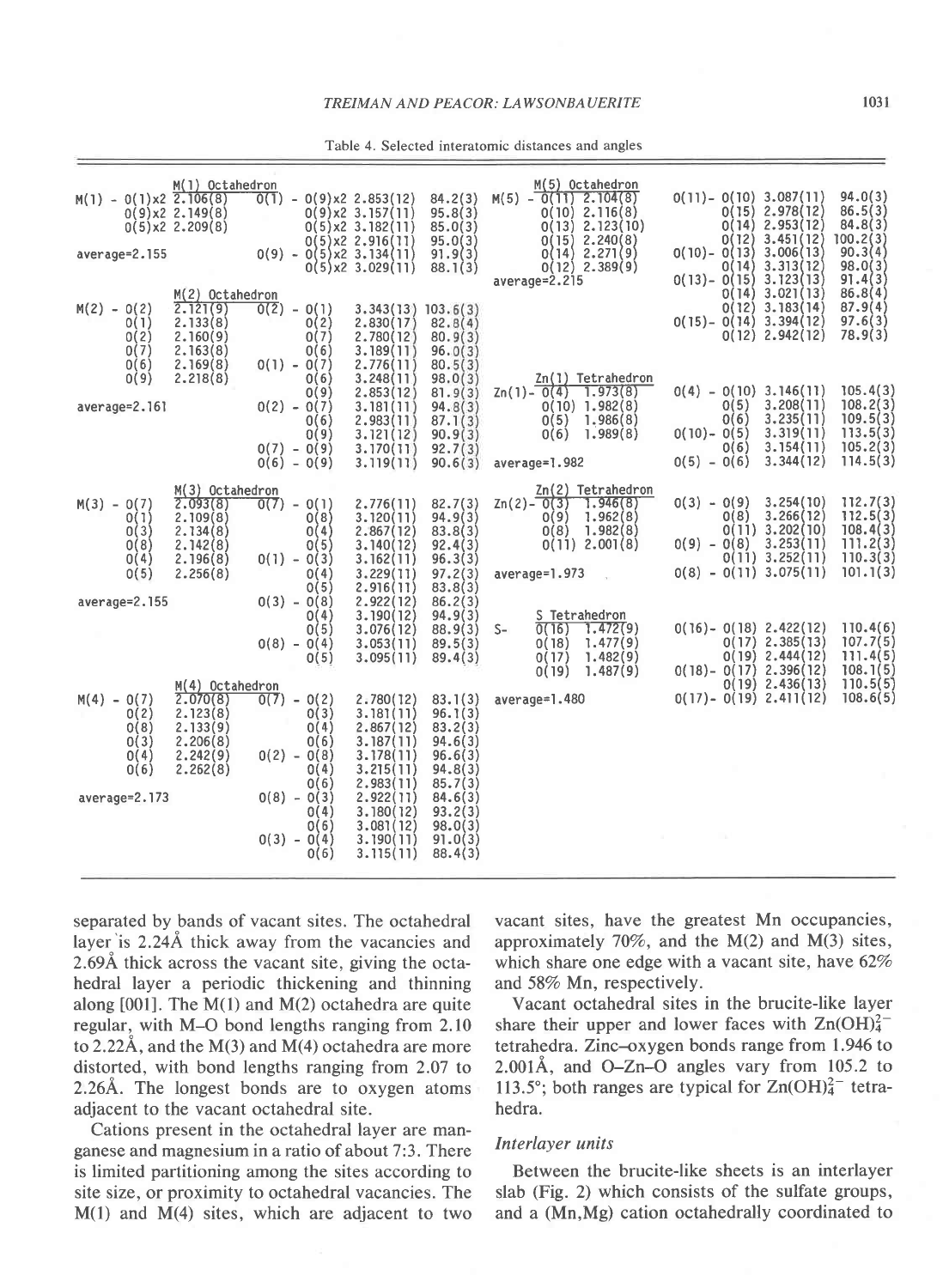| M(2)         |      |      |      |       |       |      |                                              |
|--------------|------|------|------|-------|-------|------|----------------------------------------------|
|              | M(3) | M(4) | M(5) | 2n(1) | 2n(2) | S    | $c^{\mathbf{v}}$                             |
| 0.36         | 0.37 |      |      |       |       |      | 1.11 OH                                      |
| 0.38<br>0.34 |      | 0.37 |      |       |       |      | 1.08 OH                                      |
|              | 0.36 | 0.31 |      |       | 0.51  |      | 1.18 OH                                      |
|              | 0.32 | 0.29 |      | 0.50  |       |      | 1.11 OH                                      |
|              | 0.28 |      |      | 0.49  |       |      | 1.08 OH                                      |
| 0.33         |      | 0.28 |      | 0.49  |       |      | 1.10 OH                                      |
| 0.34         | 0.39 | 0.40 |      |       |       |      | 1.13 OH                                      |
|              | 0.35 | 0.36 |      |       | 0.50  |      | 1.21 OH                                      |
| 0.30         |      |      |      |       | 0.52  |      | 1.17 OH                                      |
|              |      | 0.37 | 0.50 |       |       |      | $0.87$ OH                                    |
|              |      | 0.38 |      | 0.48  |       |      | $0.86$ OH                                    |
|              |      | 0.20 |      |       |       |      | 0.20 $H_2$ 0<br>0.37 $H_2$ 0<br>0.27 $H_2$ 0 |
|              |      | 0.37 |      |       |       |      |                                              |
|              |      | 0.27 |      |       |       |      |                                              |
|              |      | 0.29 |      |       |       |      | $0.29$ $\frac{12}{1.54}$                     |
|              |      |      |      |       |       | 1.54 |                                              |
|              |      |      |      |       |       | 1.51 | 1.51 0                                       |
|              |      |      |      |       |       | 1.49 | 1.490                                        |
|              |      |      |      |       |       | 1.47 | 1.47 0                                       |
| 2.05         | 2.07 | 2.01 | 1.88 | 1.98  | 2.01  | 6.01 |                                              |
|              |      |      |      |       |       |      |                                              |

Table 5. Balance of estimated bond valences for oxygen atoms

two hydroxyls (in "cis" arrangement) and four water molecules. The  $(Mn, Mg)(OH)_2(H_2O)_4$  octahedron is oriented with two faces essentially parallel to the brucite-like sheets. The two hydroxyl ions are shared with Zn tetrahedra on adjacent brucite-

like layers, thus linking the layers together. The octahedron is rather distorted. as the water molecules are only weakly bonded.

Sulfate groups are present in pairs between the rows of interlayer octahedra as shown in Figure 2.



Fig. 1. Projection parallel to a of the octahedral brucite-like layer near  $x = 0$ . Above and below the octahedral sheet are ZnO<sub>4</sub> tetrahedra coordinated to vacant octahedral sites.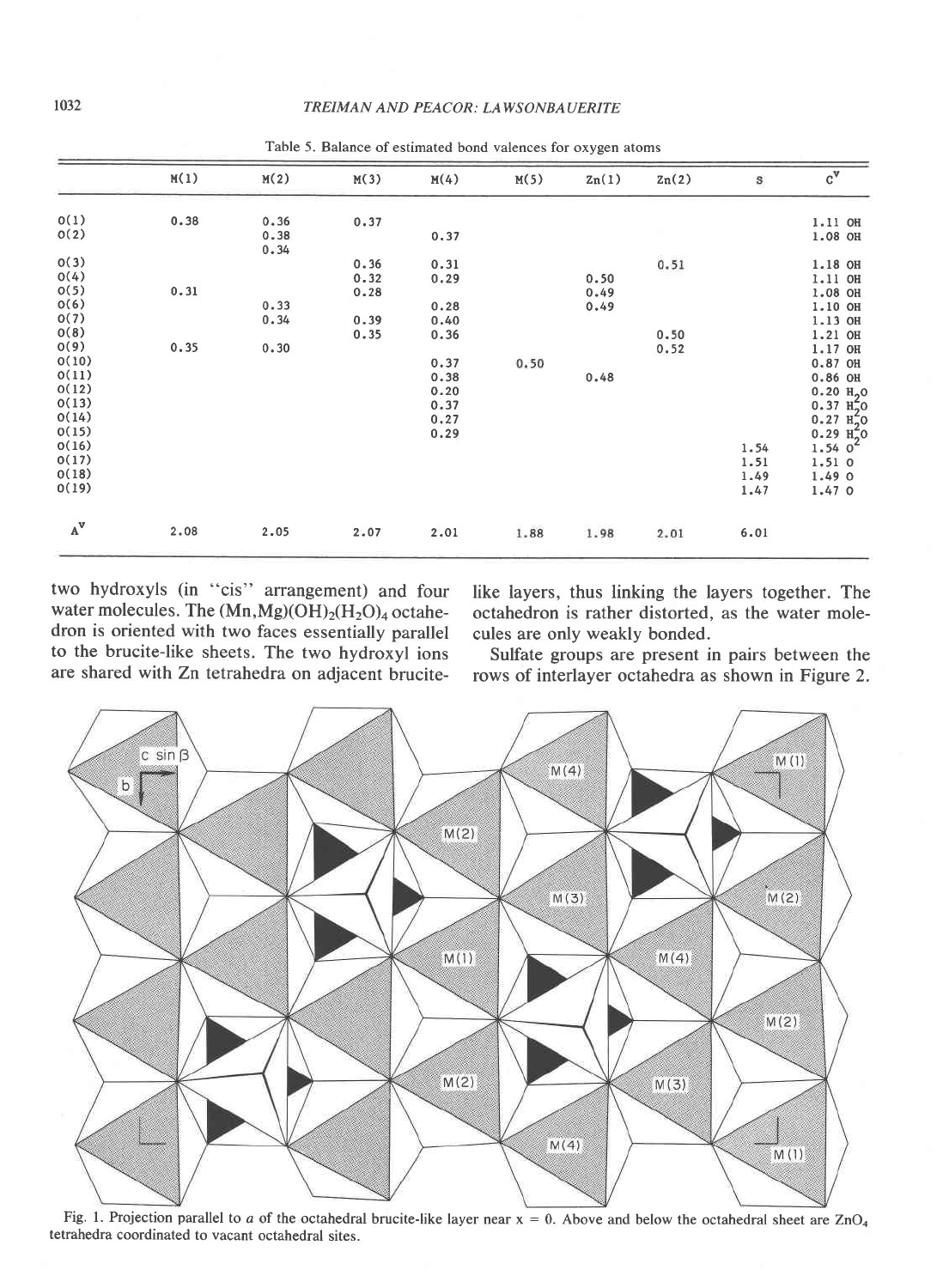

Fig. 2. Projection parallel to a of the interlayer region near  $x = 0.5$ . The M(5) octahedra share hydroxyls (shown as points) with ZnOa tetrahedra coordinated to the brucite-like layer. Sulfate groups (tetrahedra) have hydrogen bonds to water molecules (shown as circles) around the M(5) cations.

The sulfate groups are related through an inversion center, but oxygens on one sulfate group are not within hydrogen bonding distance of oxygens on the other. Temperature factors for oxygen in the sulfate group are not unusually large, unlike mooreite in which the sulfate oxygens have much larger temperature factors than other oxygens.

# Hydrogen bonding

Locations and strengths of hydrogen bonds were computed using the method of Donnay and Allmann (1970), as shown in Table 5. None of the hydroxyls in the brucite-like layer receive a bond strength sum significantly different from 1.0, and the brucite-like sheet is inferred to have no strong hydrogen bonds. The hydroxyls and waters associated with the interlayer M(5) cation all receive bond strengths significantly different from their ideal values, and we infer that all are involved in hydrogen bonding. The strongest hydrogen bonds (shortest bond lengths) are between the bridging hydroxyls bonded to an  $M(5)$  cation,  $O(10)$  and  $O(11)$ , and two water molecules coordinated to the adjacent M(5) cation [O(11)–O(13), 2.54Å; O(10)–O(15), 2.69Å)]. The hydroxyls O(10) and O(11) are underbonded (Table 5) and are receptors in the hydrogen bonds. The sulfate group oxygens are close enough to many of the interlayer water molecules, all overbonded, so that hydrogen bonding is likely. The pattern of bonding is complex, and is analogous to that in mooreite (Hill, 1980). Two sulfate group oxygens are close enough to hydroxyls of the brucite-like sheet  $[O(17)-O(9), 2.89\text{\AA}; O(18)-O(7), 2.92\text{\AA}]$  that hydrogen bonding is a possibility, but neither hydroxyl is overbonded significantly.

### Torreyite chemistry

As noted by Dunn et al., (1979), lawsonbauerite is the manganese analogue of torreyite (Bauer and Berman, 1929; Prewitt-Hopkins, 1949), a rare mineral also found only at Sterling Hill, New Jersey. This study therefore requires modification of the formula for torreyite, as given by Dunn et al. (1979), to  $(Mg, Mn)_9Zn_4(SO)_2(OH)_{22}·8H_2O$ .

# Crystal chemistry

The structures of lawsonbauerite and mooreite (HilI, 1980) are quite similar. Both minerals have brucite-like layers with vacant octahedral sites. Zinc hydroxide tetrahedra share hydroxyls with the